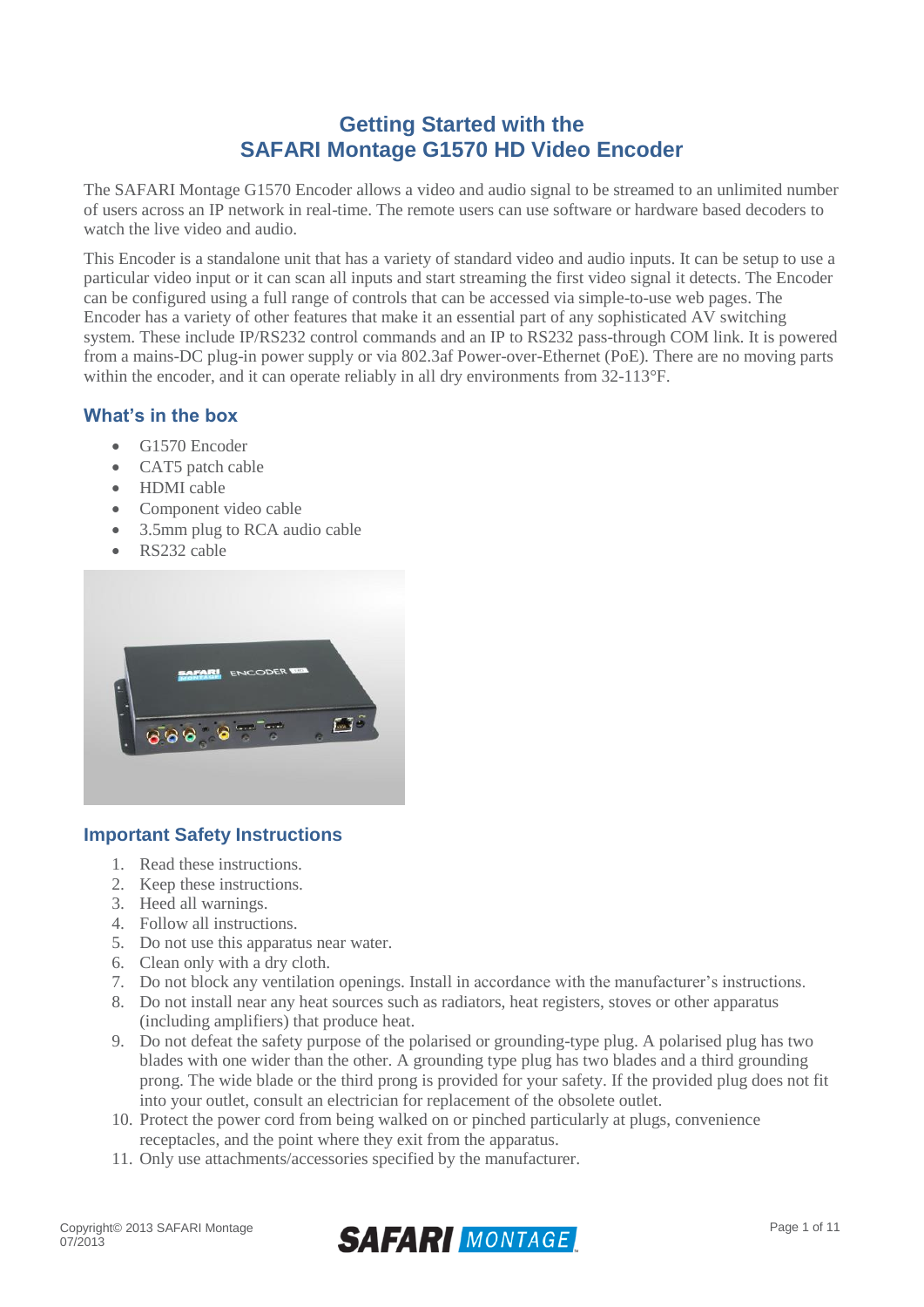- 12. Use only with the cart, stand tripod, bracket, or table specified by the manufacturer, or sold with the apparatus. When a cart is used, use caution when moving the cart/apparatus combination to avoid injury from tip-over.
- 13. Unplug this apparatus during lightning storms or when unused for long periods of time.
- 14. Refer all servicing to qualified service personnel. Servicing is required when the apparatus has been damaged in any way, such as power-supply cord or plug is damaged, liquid has been spilled or objects have fallen into the apparatus, the apparatus has been exposed to rain or moisture, does not operate normally, or has been dropped.

#### **Warning: There are no user serviceable parts within the SAFARI Montage G1570 Encoder.**



## **Installation**

- 1. When locating the G1570 Encoder, ensure that a clearance distance of 1" is maintained around the unit to provide sufficient ventilation airflow. Items that could accidentally block the ventilation grills or impede the cooling airflow must not be located near the unit. The G1570 must not be installed where there is a possibility of exposure to condensation, dripping or splashing liquids. Containers filled with fluid should not be located in the vicinity of this unit.
- Do not fix the Encoder to any surface which is a heat source that may cause the unit to over-heat.
- 2. Connect the video source to the Encoder using the cables supplied. If analog audio is being used, connect the audio source to the 3.5mm audio input socket.
- 3. Power on the encoder using the external DC Power supply or via the CAT5 network cable if using Power-over-Ethernet (PoE).

#### **When powering with the DC power supply:**

The external DC power supply input rating must meet the specifications of the mains supply at the installation location. Only the LPS (Limited Power Source) power supply provided with this equipment should be used. This device must be installed using a mains (AC supply) plug and socket that is located near the equipment, that remains operable and be easily accessible to disconnect the unit in the case of an emergency. Insert the DC jack plug of the DC power supply unit into the jack socket on the Encoder. Plug in the DC power supply unit, switch on and check that the status indicator LED by the DC jack socket is lit.

#### **When powering using PoE:**

Connect the encoder to the network using the CAT5 cable supplied or another equivalent cable of appropriate length. The Encoder will then negotiate a class 3 power supply connection with the PoE PS equipment. Check the status LED by the DC jack socket is lit.

If a DC power supply and PoE are used simultaneously, most power will be taken from the DC supply and a small amount of power will be taken from the PoE source so the link remains active.

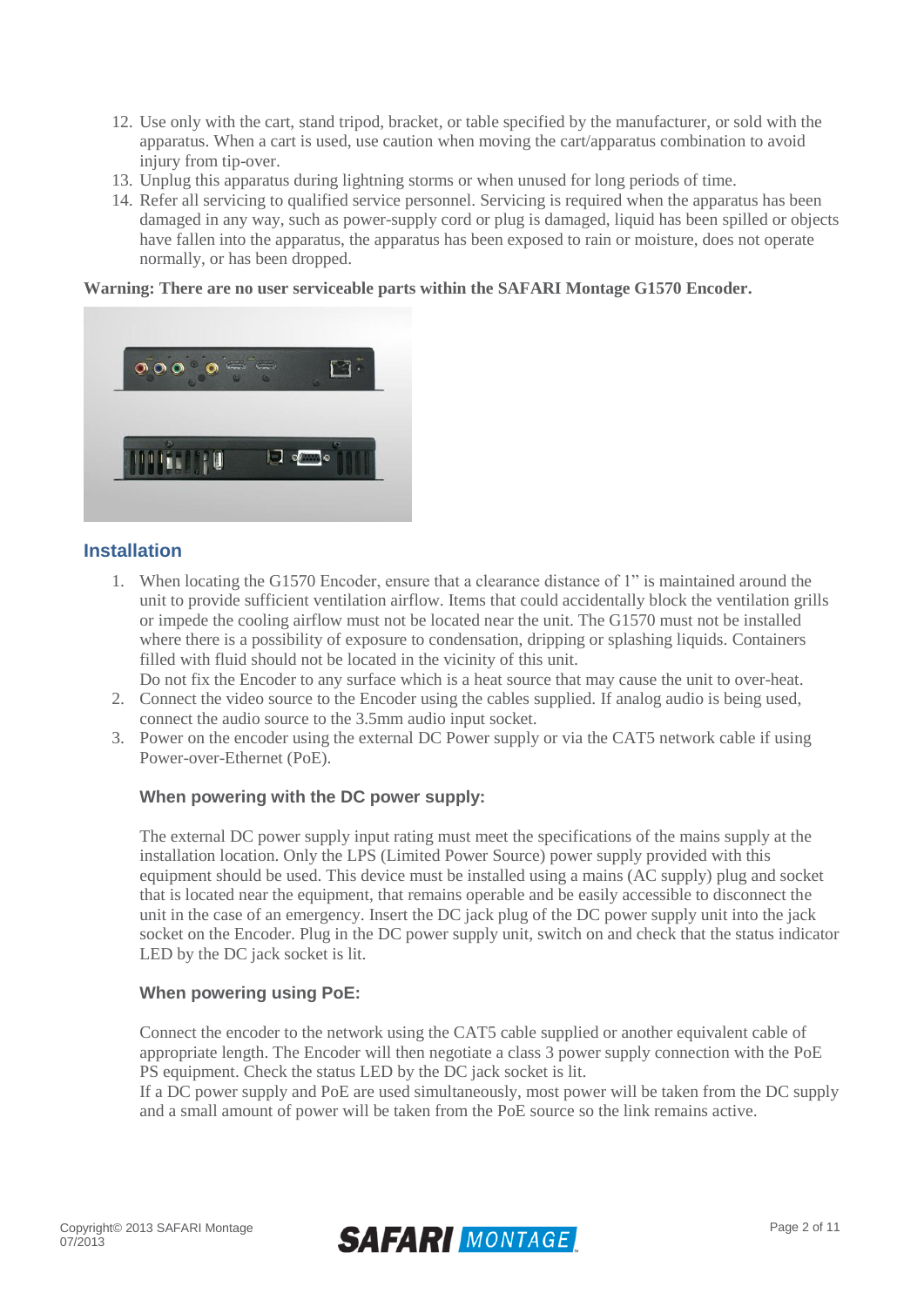4. The status LED (by the DC jack connector) will initially be orange, then orange flashing as the encoder boots up. When the LED goes green or flashing green, the encoder is ready for use. The status LED shows the following states:

| <b>State</b>                       | LED             |
|------------------------------------|-----------------|
| Reset                              | Orange          |
| Booting or stream disabled         | Flashing orange |
| (via browser page settings)        |                 |
| Awaiting a valid video source      | Green flashing  |
| Streaming video                    | Green           |
| <b>Updating software</b>           | Red flashing    |
| Error Condition (service required) | Red             |

The LEDs on the network connector should illuminate to indicate there is a valid network connection. The left-hand green LED indicates a network link has been established, and the right-hand orange LED is illuminated to indicate a 100Mbps connection. If the right-hand LED remains off, then only a 10Mbps link has been established which may not be adequate for successful video streaming.

5. The encoder is supplied in the following default network configuration:

IP Address: 191.53.51.208 Multicast Video/Audio stream: 239.192.11.12 Video acquisition: Search mode Encoding: MPEG2, VBR, 10Mbps for SD input, 15Mbps for HD input

This means that as soon as a valid video signal is input on to any one of the video inputs, a video/audio stream will automatically be generated on multicast stream address 239.192.11.12. This stream can now be viewed using a suitable software or hardware decoder.

If the Encoder does not see a valid video input, it will still output a default plain color picture.

6. It is important to now change the IP address of the Encoder, and its multicast output stream. If two encoders are on the network at the same time and have the same IP address, then accessing the browser based Encoder controls will become impossible. If two encoders are on the network at the same time and have the same video stream IP address, then the picture on this stream will become unwatchable.

To change the IP address of the encoder you can use an RS232, USB or IP serial link, or connect to the Encoder via the network using a browser with the Encoder's default IP address.

Before setting the IP address of your encoder, contact your network administrator to ensure any settings made are appropriate for your network.

## **IP Address setting using an RS232 or USB Serial Link**

Connect the Encoder to your computer using either an RS232 cable or USB cable. If using a USB cable, you might have to load appropriate COM drivers. Start up a terminal emulator program (such as Hyperterminal or Putty) and connect to the appropriate COM port with the following settings:

115200 Baud 8 bits data No parity 1 stop bit

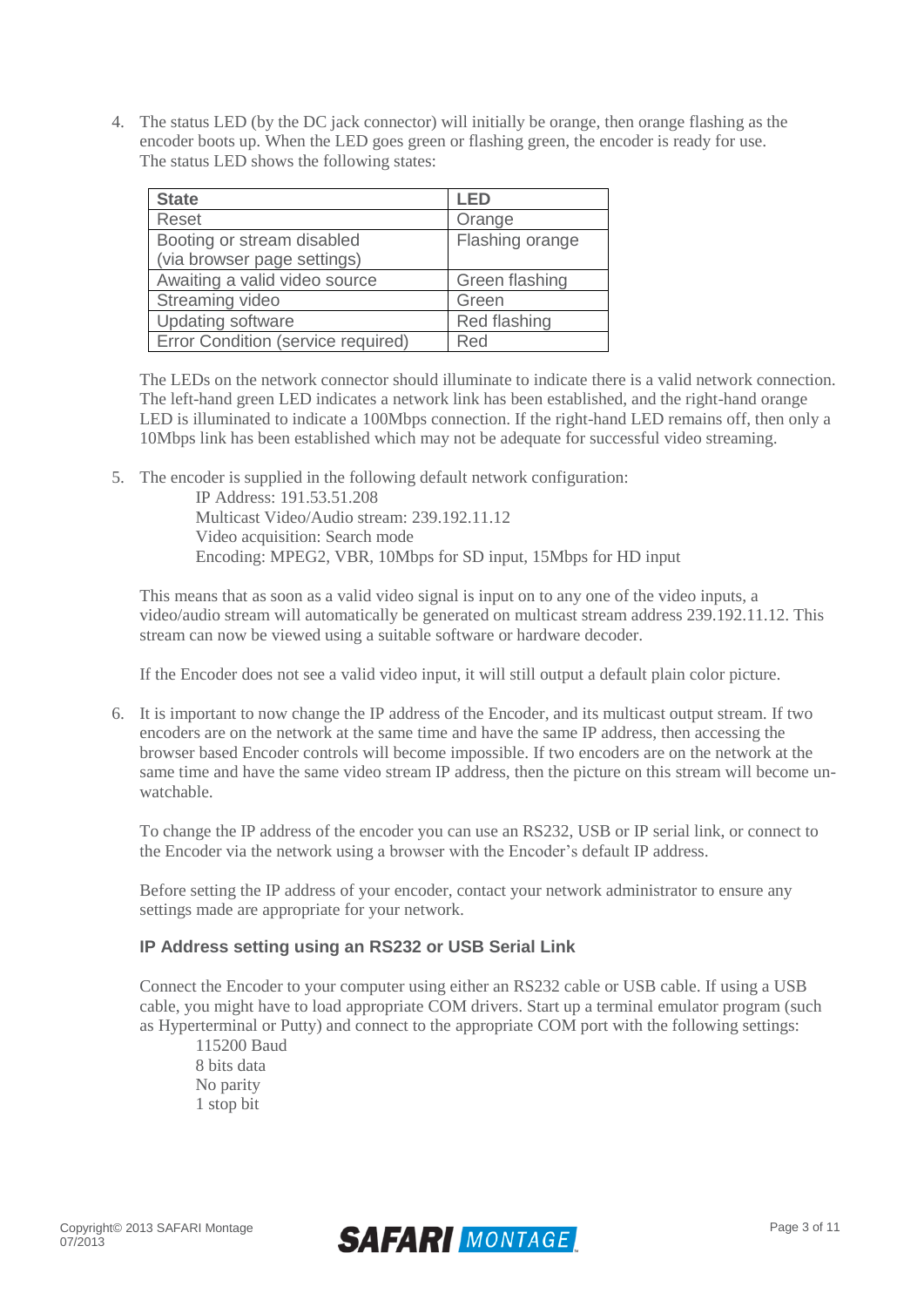Type: help <CR> and you should see a list of the serial commands supported scroll past.

Type: setipconf, dhcp="false", dnsaddr="", gatewayaddr="", localaddr="xxx.xxx.xxx.xxx",  $local net mask="255.255.0.0" < **CR**$ 

where: xxx.xxx.xxx.xxx is the desired IP address of the encoder

This will then set the new IP address into the encoder, which will then reboot and start using that IP address. Once rebooted, you can then access the full Encoder configuration web-pages via a standard web-browser over the network.

### **IP Address setting using an IP Serial Link**

To get a serial IP link to the encoder, you must configure you PC/Laptop so that it can reach the Encoder at its default IP address of 191.53.51.208. To do this set a static IP address on your device of 191.53.51.207 with a netmask of 255.255.0.0. Leave the dns server and gateway blank. Connect your PC/Laptop to the Encoder with a standard CAT5 cable (no crossover required). Start-up a telnet program (such as Putty) and create a Telnet session onto port 2026 of the encoder.

Type: help <CR> and you should see a list of the serial commands supported scroll past.

Set the IP address of the encoder using the setipconf command as described above.

#### **IP Address setting using a Web Browser**

To get web-access to the encoder, you must first configure your PC/Laptop so that it can reach the Encoder at its default IP address of 191.53.51.208. To do this set a static IP address on your device of 191.53.51.207 with a netmask of 255.255.0.0. Leave the dns server and gateway blank. Connect your PC/Laptop to the Encoder with a standard CAT5 cable (no crossover required). Start-up you web browser (typically Internet Explorer, Firefox, Chrome or SAFARI) and enter the IP address of the encoder into the address box. The browser will then show the configuration web pages of the encoder. Select the Network settings page from the left hand side. You can then fill in all the encoder network settings on that page and then press the APPLY button. The Encoder will then change its IP address so no further IP communications will be possible before you configure your PC/Laptop back to its 'normal' settings. Re-start your browser and enter the new IP address of the encoder to see the configuration web pages.

7. Use a web-browser on a PC/Laptop to fully configure the Encoder's settings. Start up a standard webbrowser and enter the IP address (or hostname, if configured) of the Encoder. The Encoder's specification page will then be shown, with a list of all the configuration menus shown down the left hand side. It is suggested that at least the Encoding standard and the video inputs are properly configured as required. Other options such as the emailing of event logs are disabled by default, but can be enabled if required. Full help for each of the menus is shown on-screen if required.

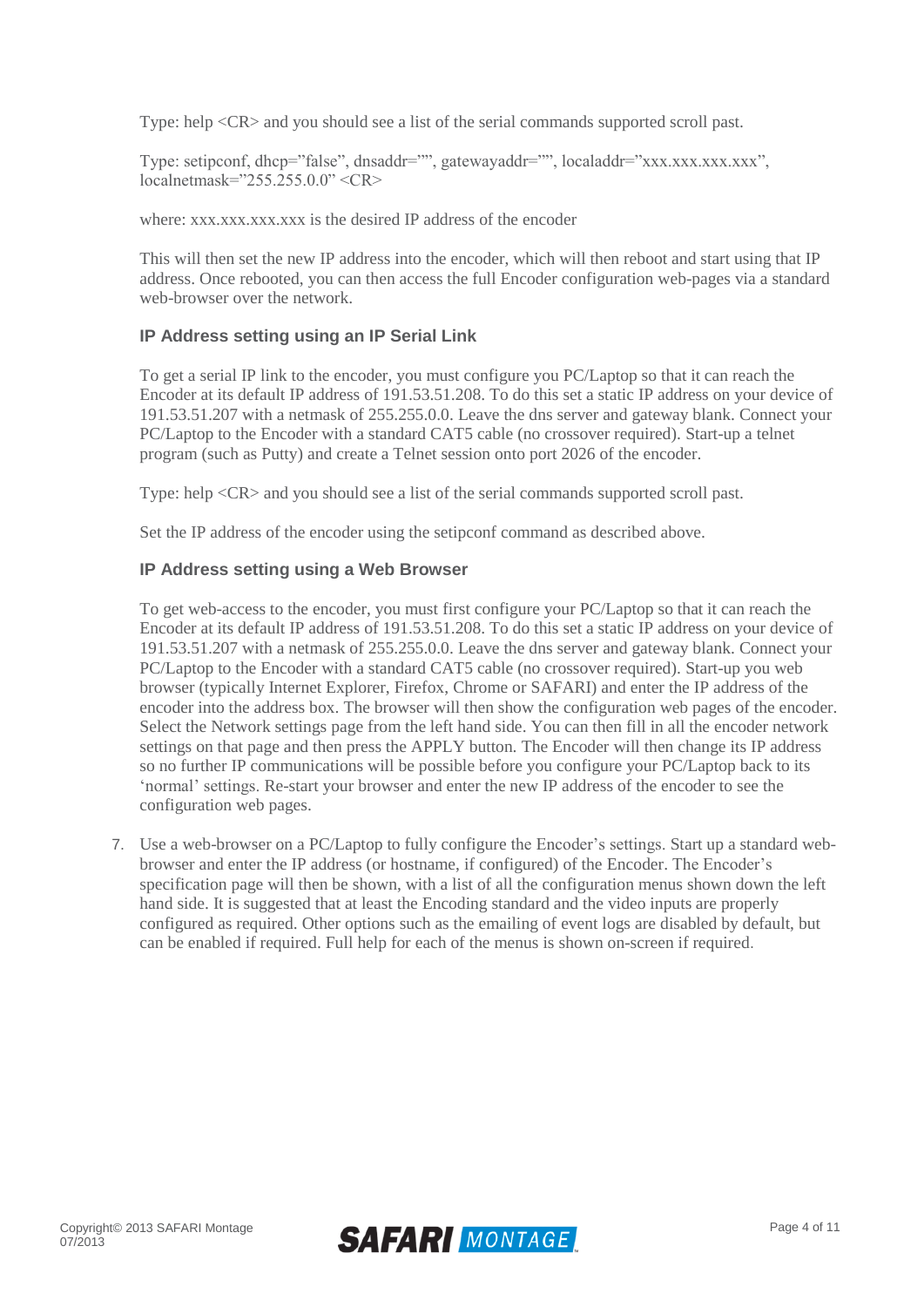## **Video/Audio Input Indicator LEDs**

There are green LEDs situated by most of the video and audio input connectors. These indicate the current video and audio input in use, or whether the internal color bar generator or search mode is operating.

| <b>Active Video Input</b>                 | <b>LED indicators ON</b>              |
|-------------------------------------------|---------------------------------------|
| Composite (NTSC or PAL) with analog audio | Yellow phono, 3.5mm Jack              |
| S-Video (NTSC or PAL) with analog audio   | Green phono, Blue phono, 3.5mm Jack   |
| YPbPr or Component (SOG) with analog      | Green phono, 3.5mm Jack               |
| audio                                     |                                       |
| Component (SCART) with analog audio       | Yellow phono, Green phono, 3.5mm Jack |
| HDMI 1 or 2 (with HDMI digital audio)     | HDMI 1 or 2                           |
| HDMI 1 or 2 (with analog audio - DVI)     | HDMI 1 or 2, 3.5mm Jack               |
| Internal color bar generator              | AII OFF                               |
| Search Mode (no input yet found)          | All ON                                |

The Encoder's active video input is show by the following LED combinations:

## **Web-Page Configuration Menus**

The main configuration of the encoder is carried out using web-pages served by the encoder. Start by entering the IP address (or hostname) of your encoder into the address bar in your browser. This will show the specification page of the encoder and a list of all the configuration pages is shown down the left hand side. Click on the configuration page name to open it. The settings will then be shown with help on the right hand side of the screen (this can be switched off if not required). Make any setting changes you require and then press the APPLY button at the bottom of the screen to actually apply the changes.

All settings will be retained through power-offs and reboots. Please note that if accurate times are required in the event logs, the encoder should be configured to use an external NTP time server.

A summary of the configuration pages is listed below:

### **Status**

Shows the current status of the encoder, including:

Part number, Mac address, IP Settings, Software Version, Serial Number, Temperature, Encoder name, Video/Audio encoding standards, Video source, Stream address and bandwidth, RS232 port status, PoE status. Please note the temperature show is the internal temperature and anything up to 70°C (158°F) should be regarded as normal.

### **Video/Audio Input**

Specify the video and audio inputs to use here. The indicator LEDs by the Encoder's input connectors also indicate the video input in use.

The Color Bar generator setting will show a set of colors bars that is internally generated and so is independent of any video input source. When this is selected, audio from the analog audio input is streamed along with the color bar video.

Search Mode will look at each of the video inputs in turn and use the first valid video input signal it finds. This helps facilitate easy setup and is the default selection. When searching is selected this screen allows the user to specify various detection preferences.

Note: When a fixed video input is being used and no valid video is detected the encoder will stream a solid color picture and muted audio. When searching, no stream is produced.

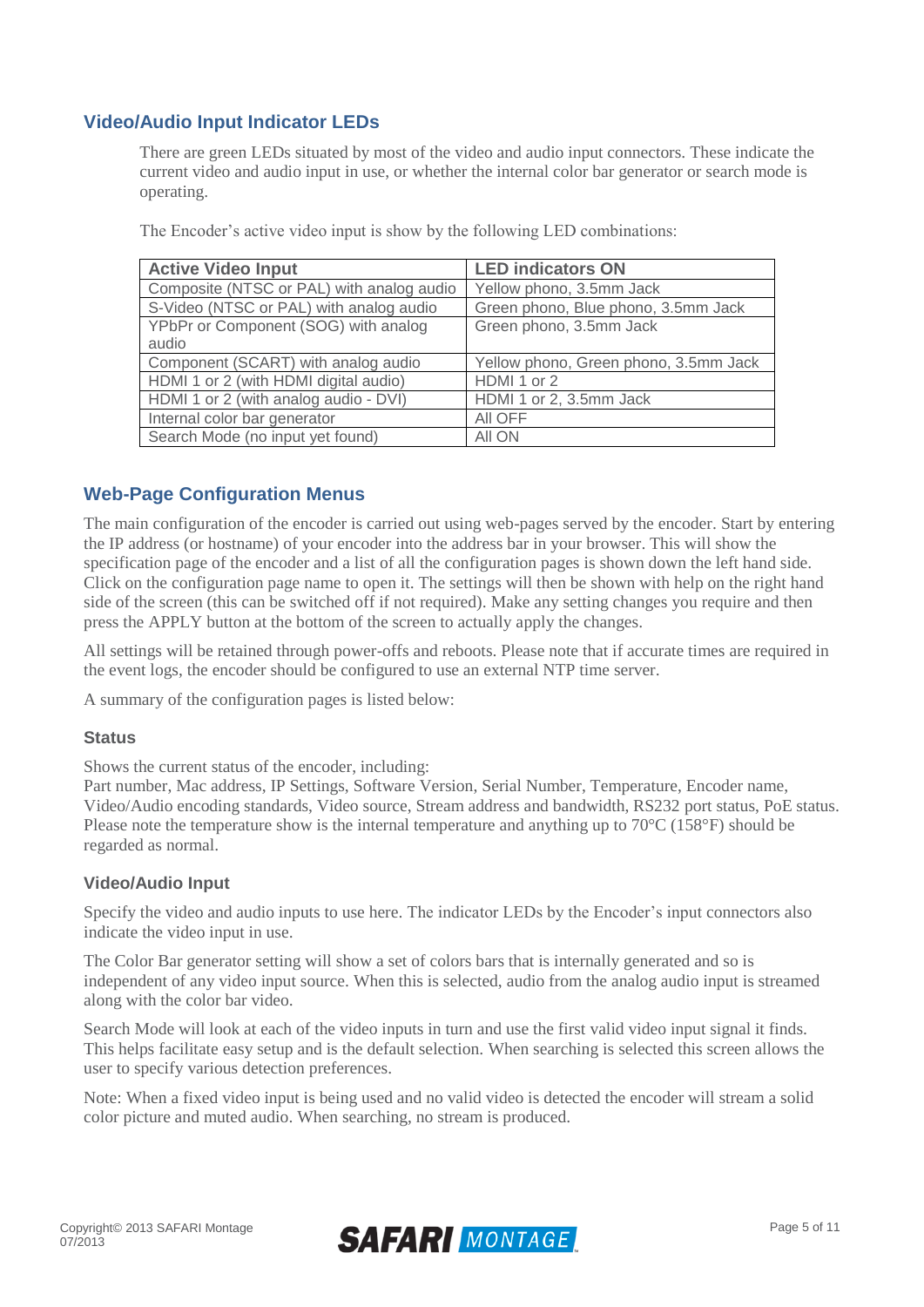## **Encoding standard**

Provides the stream disable control and the ability to specify how the video and audio is encoded and streamed. Controls include: Encoding standard, bit rate control strategy, video and audio data rates, video and audio encapsulation, stream unicast/multicast IP address, TTL, and QoS stream tagging.

Stream access URLs are also provided here.

## **Picture Adjustment**

Adjustments can be made here to the brightness, contrast, hue and saturation of the input video signal.

#### **Date/Time**

Set the time here that is used for event logging. If good accuracy is required, then synchronisation with an external NTP time server should be used.

### **RS232 Port**

The RS232 port can be configured for use as either a SIPI command interface or as an IP to RS232 pass through interface.

SIPI allows third party control systems to control the encoder using a simple text based command protocol. Note the same command protocol can be used with IP commands on IP port 2026 or on the USB com link. IP Pass through mode allows remote third part control systems bi-directional communications with other equipment local to the encoder, via the encoder's RS232 port.

## **USB COM Port**

The USB COM port is used as a SIPI command interface only. Connect to the port and type help to see all the commands supported.

### **Network Setup**

This is where the IP network address settings of the unit can be setup.

#### **Update Locations**

The Encoder will periodically check for software upgrades or new setup configuration files from a specific location on an HTTP server. This menu is where the file locations are specified.

### **Enablement Code**

New functionality can be enabled on the Encoder using a 15 digit enablement code. These codes are unit specific and you must provide the unit's serial number when applying for an upgrade code. Contact your supplier for more details.

This menu also contains controls to reset the Encoder's settings back to defaults or reboot the encoder remotely.

#### **Set Password**

The configuration webpages can be protected from unauthorised tampering by setting a password here. If your password becomes lost, contact your supplier with the Encoder's serial number and they can then provide you with an enablement code to clear the password.

#### **SAP**

The Encoder can be enabled to periodically produce Session Announcement Protocol messages on the network. These messages allow suitably enabled client software or hardware devices to become aware of the video/audio stream, and then automatically make them available to their users.

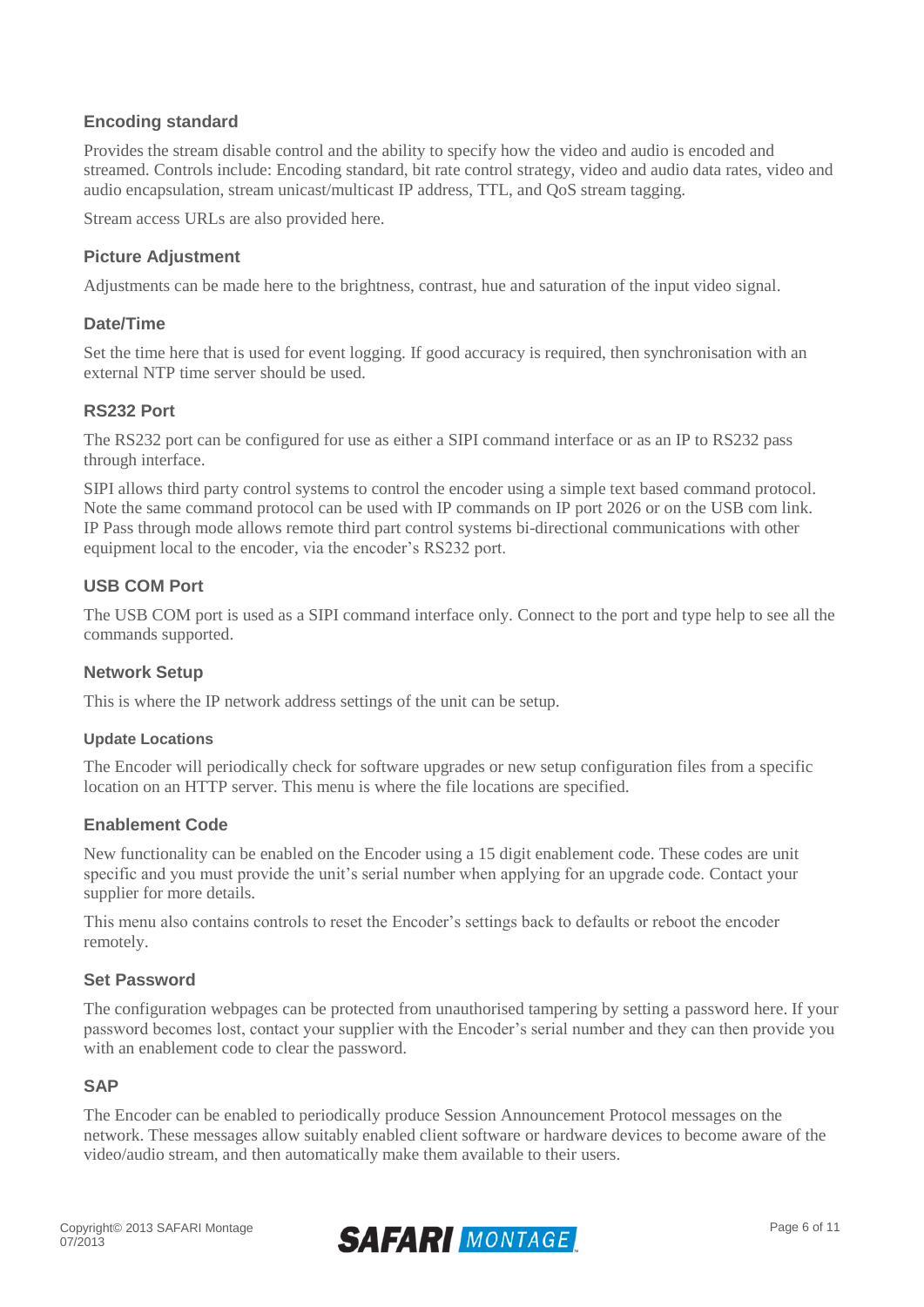### **SNMP**

The Encoder can produce SNMP Trap events when a significant 'event' occurs, for example an over temperature warning. These events are also copied to the on-board event log. The trap destinations and community classification are specified here.

### **Email Logs**

Any new entries in the Event logs can be periodically emailed to a specified recipient. This is to facilitate remote, non-volatile storage of the logs where required, and simple remote problem notification. The Encoder can work with a with a standard SMTP email server.

#### **Event Log**

The Event log shows all significant 'events' that the Encoder has seen, this includes stream starting, changes to the encoder configuration etc. The Event log can be downloaded using the on-page URL link.

#### **Locator LEDs**

Turning the Locator LED function on, makes the encoder's status led flash between orange and green. This allows a particular physical unit to be located easily, and is especially useful when a number of Encoders are situated together.

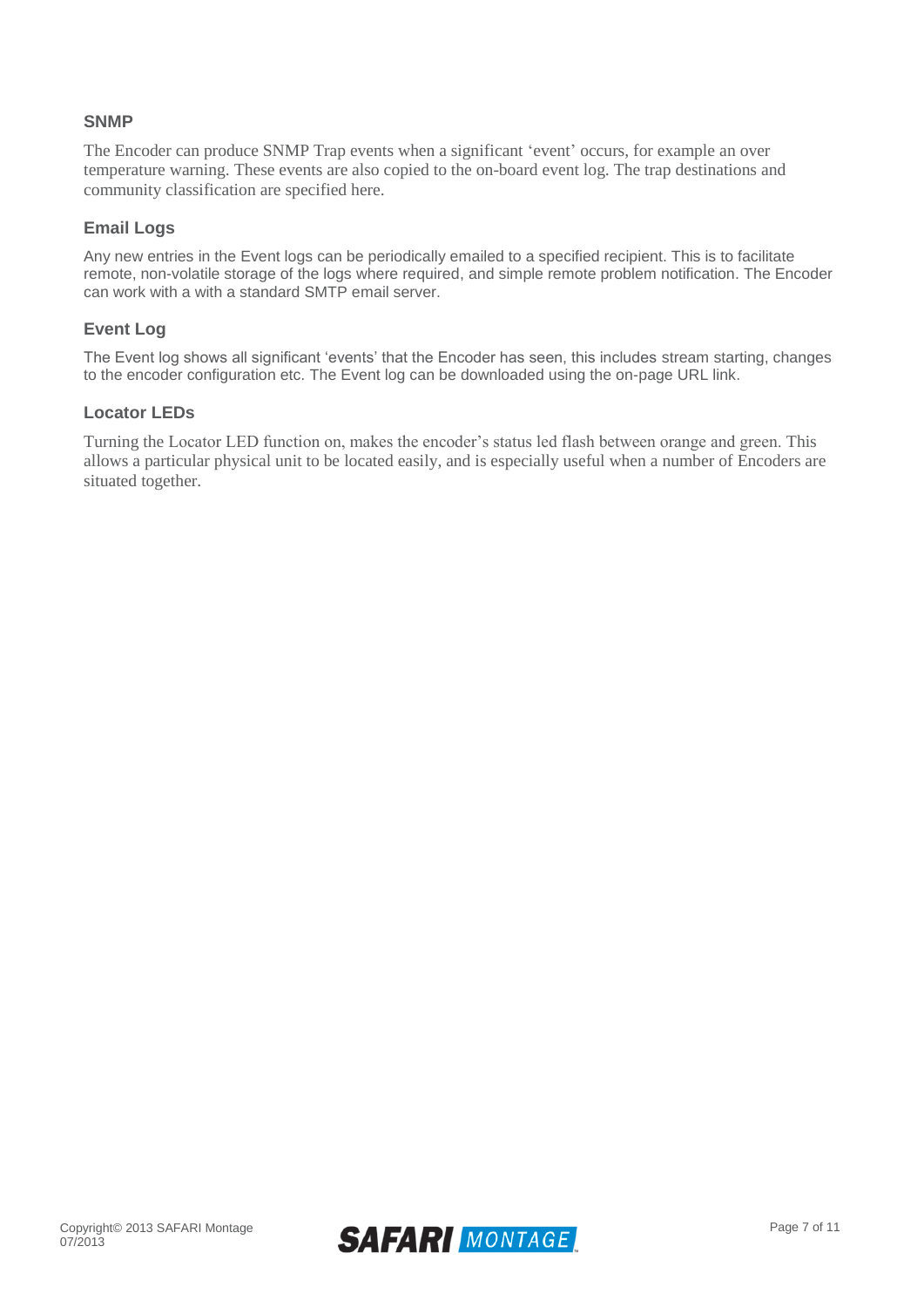## **Technical Specifications**

## **System Input**

#### **Video Inputs:**

- CVBS PAL, NTSC
- S-Video PAL, NTSC (via phono connectors)
- YPbPr, Component (SCART), Component (Sync-on-Green) 480i, 480p60, 576i, 576p50, 720p50/60, 1080i50/60, 1080p50/60 (streamed as 1080p25/30)
- HDMI 1.4 480i, 480p60, 576i, 576p50, 720p50/60, 1080i50/60, 1080p50/60 (streamed as 1080p25/30).

De-Interlacing - 480i and 576i inputs can be de-interlaced to 480p30 and 576p25 output streams.

An SD resolution internally generated color bar stream is also available.

All video inputs are streamed out with the same video resolution, unless otherwise specified.

#### **Audio Inputs:**

- HDMI PCM digital stereo 32, 44, 48 kHz sampling
- Analog 2.2V pk-pk into 10K Ohms 48 kHz sampling

### **Encoding and Stream Protocols**

#### **Video Encoding:**

MPEG 4-10/H.264 MP@L4, CBR/VBR encoding, 1.5 Mbps to 12 Mbps MPEG-2 MP@ HL, CBR/VBR encoding, 1.5 Mbps to 15 Mbps

#### **Audio Encoding:**

MPEG-1 Layer 2 encoding - 64 - 384 Kbps Stereo AAC LC encoding - 40 - 576 Kbps Stereo

#### **Output Streams:**

Multicast/Unicast UDP MPEG2-TS Multicast RTP video and audio streams (for use with QuickTime© via on-board RTSP server)

### **Network and Interfaces**

#### **LAN:**

RJ45 802.3 10/100 Base-T Auto MDIX Optional 802.3af Power over Ethernet (Class 3) Static or DHCP IP Address DSCP stream tagging for QoS

#### **Network Protocols:**

UDP, TCP, ARP, DHCP, ICMP, IGMP V3, HTTP, Telnet, SNMP, SAP/SDP, SMTP, DSCP

#### **USB COM:**

USB 2 type A host port for software upgrades USB 1.1 type B port for Serial COM for external configuration and/or control

#### **RS232 Port:**

Rx, Tx, CTS, RTS up to 115,200 Baud, Configured for SIPI external configuration/control OR IP to RS232 bi-directional pass through for external device control Device connected status monitoring

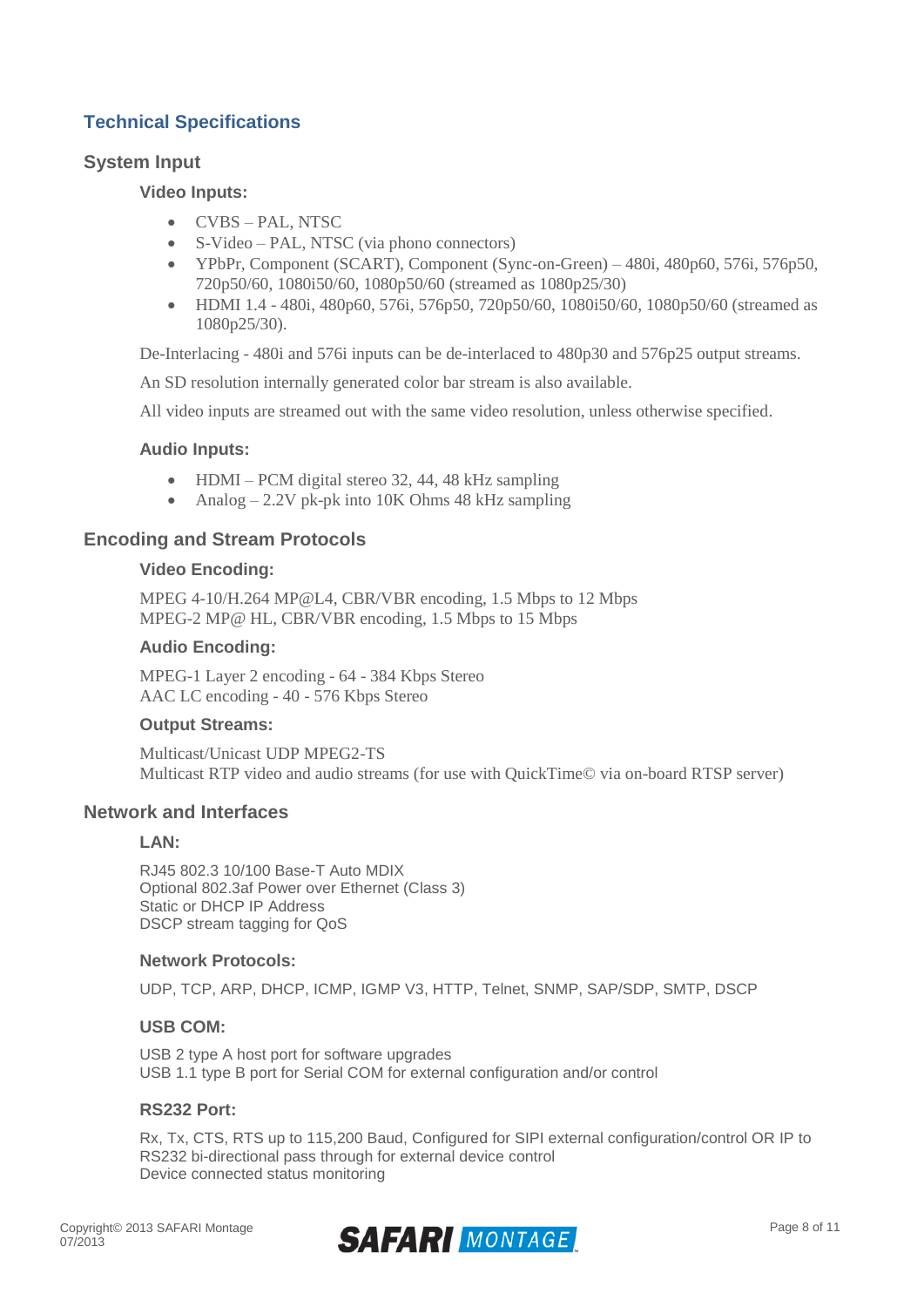## **Configuration and Monitoring**

#### **Configuration:**

Configuration via on-board display and buttons or via Encoder hosted web pages to a PC/Laptop/Tablet

#### **Control Interfaces:**

SIPI textual based control commands send from 3rd party control systems to the Encoder via RS232, USB com or IP interface.

#### **Monitoring:**

SNMP traps for significant events such a loss of video input or changes in configuration On-board Event log with web page download and remote emailing capability On-board temperature sensor with over temperature SNMP trap RS232 device connected status PoE in use status Front panel LED indicators

#### **Software Upgradability:**

Fully software upgradeable in the field, from digitally signed files only Upgrade via USB key in USB host port, or from a remote HTTP server Product features are upgradable via unit-specific enablement codes

#### **SAP Announcements**

Generation of Session Announcement Protocol (SAP) media announcements Support of custom announcement parameters

#### **Physical and Power**

#### **Physical**

8.5 x 5.3 x 1.4" 1.1lbs No moving parts

#### **Power**

7W +5V DC, 2A via an external DC power adapter 802.3af Power over Ethernet (PoE) PD class 3

#### **Environmental**

32 - 113ºF non-condensing, in-door use only

### **Approvals**

FCC, CE class A device TUV safety certification with CB extensions for USA, Canada, Australia and others

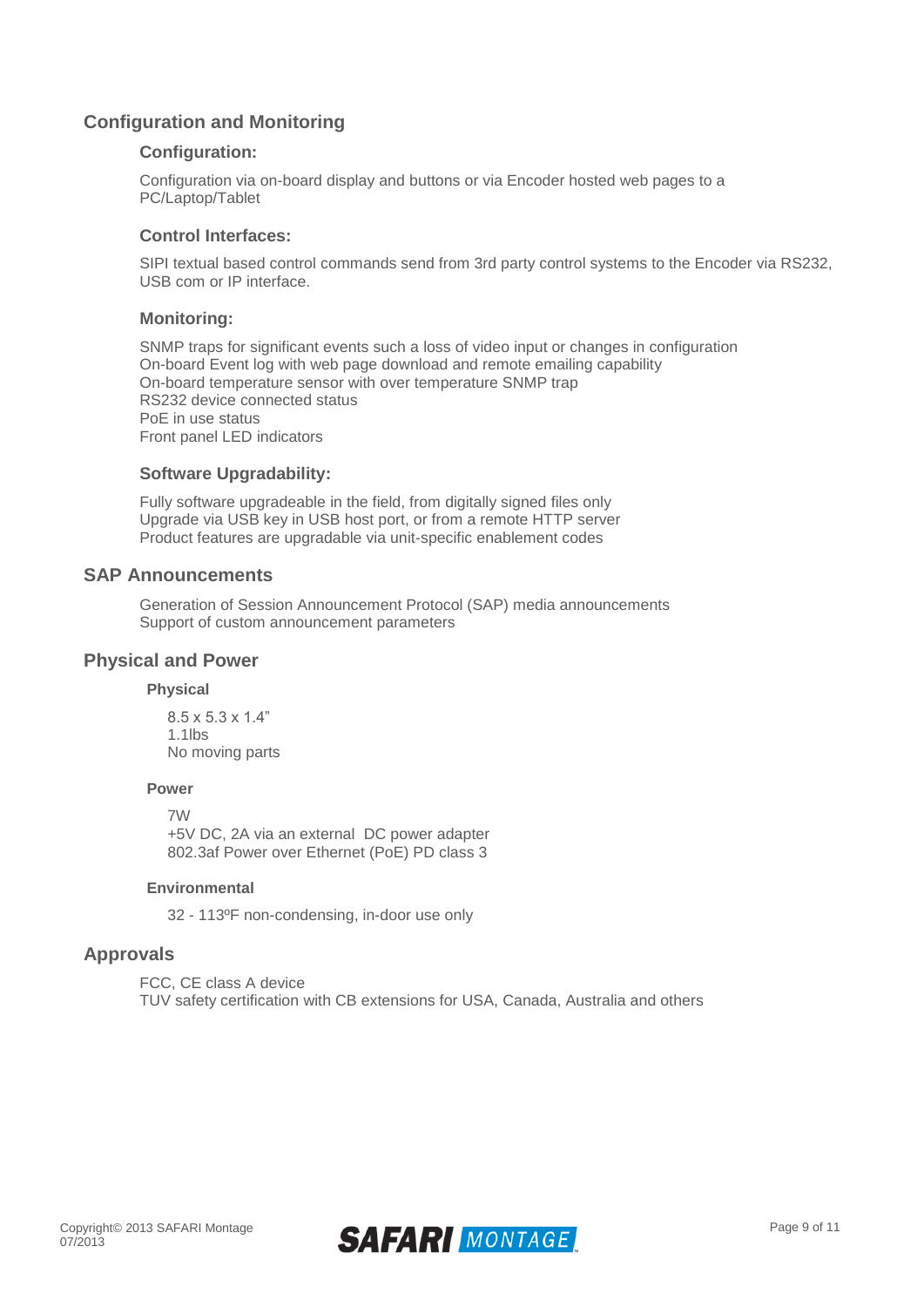# **Regulatory Requirement Notices**



### **EUROPE**

Products described in this manual conform to the requirements of the following Directives:

- 2004/108/EC EMC Directive
	- 2006/95/EC Low Voltage Directive

#### **THE STANDARDS APPLIED ARE:**

EN55022:2010 incorporating corrigendum October 2011: Information Technology Equipment - Radio Disturbance Characteristics

EN55024:2010 incorporating corrigendum October 2011: Information Technology Equipment – Immunity **Characteristics** 

EN61000-3-2 + A1:2008 + A2:2009 Harmonic current emissions EN61000-3-3:2008: Voltage fluctuations and flicker

EN60950-1:2006+A11:2009+A1:2010+A12:2011 Information Technology Equipment. Safety, General **Requirements** 

IEC60950-1:2005+A1:2009 Specification for safety of information technology equipment, including electrical business equipment, with CB variations for US, Canada, Japan, and Australia and others

Also: UL60950-1:R:2011-2012, CAN/CSA C22.2 No 60950-1/A1:2011-12

### **UNITED STATES OF AMERICA**

This equipment has been tested and found to comply with the limits for a Class A digital device, pursuant to Part 15 of the FCC Rules Subpart B (15.107, 15.109). These limits are designed to provide reasonable protection against harmful interference when the equipment is operated in a commercial environment. This equipment generates, uses, and can radiate radio frequency energy and, if not installed and used in accordance with the instruction manual, may cause harmful interference to radio communications. Operation of this equipment in a residential area is likely to cause harmful interference in which case the user will be required to correct the interference at his own expense.

This device complies with part 15 of the FCC Rules.

Operation is subject to the following conditions:

• This device may not cause harmful interference, and

• This device must accept any interference received, including interference that may cause undesired operation.

## **Correct Disposal of This Product**

This marking on the product, accessories or literature, indicates that the product and its electronic accessories should not be disposed with other household waste at the end of its working life. To prevent possible harm to the environment or human health from uncontrolled waste disposal, please separate these items from other types of waste and recycle them responsibly to promote the sustainable reuse of material resources.